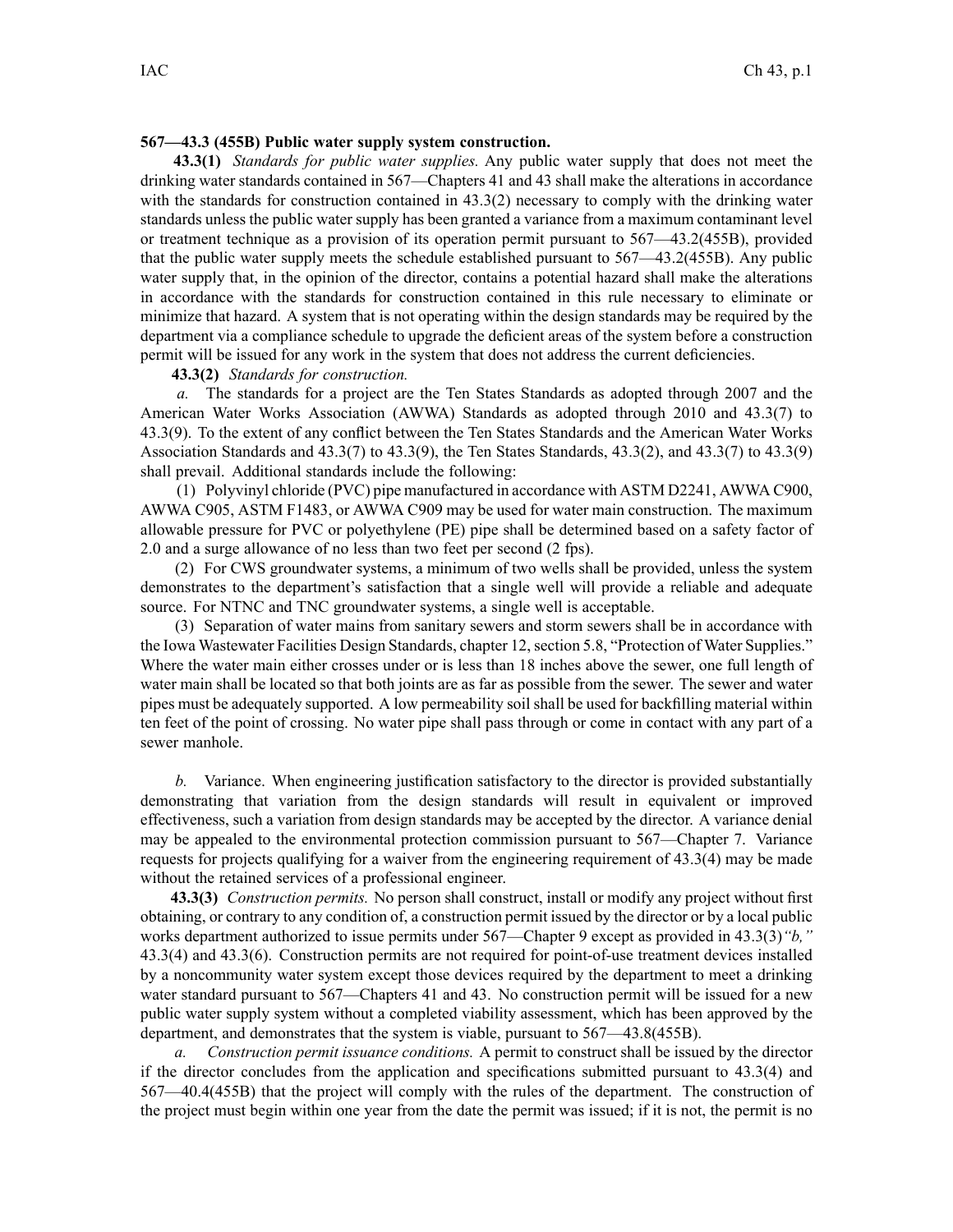longer valid. If construction is ongoing and continuous (aside from delays due to winter or exceptional weather) and the permitted project cannot be completed within one year, the permit shall remain valid until the project is completed. The department may gran<sup>t</sup> an extension of the permit for <sup>a</sup> multiphase project, for <sup>a</sup> maximum two additional years.

*b. Construction permit application.* Application for any project shall be submitted to the department at least 30 days prior to the proposed date for commencing construction or awarding of contracts. This requirement may be waived when it is determined by the department that an imminent health hazard exists to the consumers of <sup>a</sup> public water supply. Under this waiver, construction, installation, or modification may be allowed by the department prior to review and issuance of <sup>a</sup> permit if all the following conditions are met:

(1) The construction, installation or modification will alleviate the health hazard;

(2) The construction is done in accordance with the standards for construction pursuant to  $43.3(2)$ ;

(3) Plans and specifications are submitted within 30 days after construction;

(4) A professional engineer, licensed in the state of Iowa, supervises the construction; and

(5) The supplier of water receives approval of this waiver prior to any construction, installation, or modification.

*c. Construction permit fees.* A nonrefundable fee for <sup>a</sup> construction permit issued in accordance with subrules  $43.3(3)$  and  $43.3(4)$  and  $567$ —subrules  $40.3(1)$  and  $40.4(1)$  shall be submitted with the application for <sup>a</sup> construction permit prior to the authorization to commence construction. The construction permit fee shall be based upon the following rate structure:

(1) Routine construction permits. The fee shall be determined based upon the total length of water main plus the non-water-main-related construction costs, calculated as follows:

| Length of permitted water main | Rate                 |
|--------------------------------|----------------------|
| First 1,000 ft.                | \$100                |
| Next 19,000 ft.                | \$0.10/ft.           |
| Next 300,000 ft.               | \$0.01/ft.           |
| Over 320,000 ft.               | No additional charge |

1. Water mains (minimum fee of \$100; maximum fee of \$5,000):

2. Non-water-main-related construction costs, including source, treatment, pumping, storage and waste handling (minimum fee of \$100; maximum fee of \$16,000):

| Estimated construction cost | Rate                                   |
|-----------------------------|----------------------------------------|
| First \$50,000              | \$100                                  |
| Next \$950,000              | 0.2% of estimated construction cost    |
| Next \$14,000,000           | $0.1\%$ of estimated construction cost |
| Over \$15,000,000           | No additional charge                   |

(2) "As-built" construction. "As-built" construction is defined as construction that occurred before <sup>a</sup> construction permit isissued. The fee shall be calculated according to 43.3(3)*"c"*(1), plus an additional fee of \$200, and is effective for construction that occurred after December 1, 2003. The fee for water main projects permitted in accordance with paragraph 43.3(3)*"e"* shall be calculated in accordance with subparagraph 43.3(3)*"c"*(1); however, the additional "as-built" fee of \$200 shall not be assessed for these projects.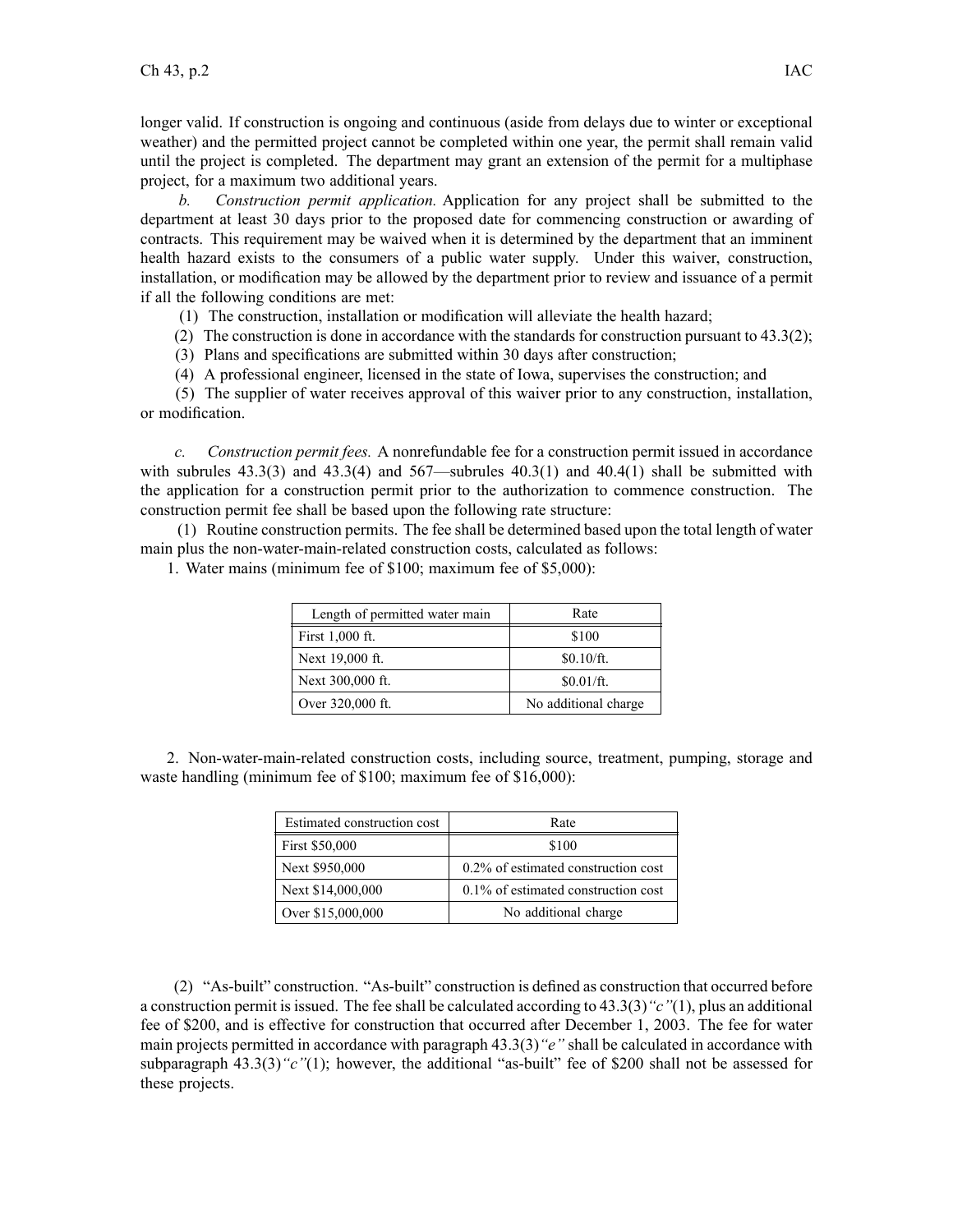(3) Change orders, addenda, permitsupplements, and reques<sup>t</sup> for time extensions. A fee for change orders, addenda, or permit supplements will only be charged if the aggregate of the changes approved for the project to date causes the total project construction cost to exceed the original project construction cost by at least 5 percent. For water main extensions, the fee will be charged if the total length of water main exceeds the original approved length by 5 percent. The reques<sup>t</sup> for <sup>a</sup> time extension is <sup>a</sup> flat fee.

| Categories                                                                                          | Rate                                                                               |
|-----------------------------------------------------------------------------------------------------|------------------------------------------------------------------------------------|
| Change orders, addenda, and permit<br>supplements for water mains                                   | \$0.10/ft. of additional water main,<br>minimum fee: \$50                          |
| Change orders, addenda, and permit<br>supplements for non-water-main-<br>related construction costs | 0.2% of additional non-water-main-related<br>construction costs, minimum fee: \$50 |
| Request for time extension                                                                          | \$50                                                                               |

(4) Calendar year construction permit fee cap. The total amount of construction permit fees for <sup>a</sup> public water supply system owner during any calendar year shall not exceed \$5,000 for water mains and \$16,000 for non-water-main-related construction projects.

*d. Water well construction.* All water well construction must be performed by <sup>a</sup> certified well contractor in accordance with 567—Chapter 82. It is the responsibility of the public water supply and certified well contractor to ensure that <sup>a</sup> public well construction permit has been issued by the department prior to initiation of well construction and to ensure that all well construction is performed in accordance with the provisions of this chapter.

*e. Minor water main construction permit.* A public water system may obtain <sup>a</sup> minor water main construction permit from the department for construction or replacement of minor water mains that serve additional users. By obtaining this permit, the system is able to construct new minor water mains or extend or replace existing minor water mains without obtaining an individual construction permit for each specific water main. The permit shall allow construction or replacement of minor water mains that do not exceed six inches in diameter and, in aggregation, do not increase the average daily demand (in gallons per day) of the public watersupply system by more than 5 percen<sup>t</sup> over the duration of the permit.

The additional users must have been included in the system's hydraulic analysis that has been approved by the department. The water demands of the additional users must be consistent with the water demands in the approved hydraulic analysis.

(1) A minor water main construction permit shall be issued subject to the following conditions:

1. The system has standard specifications for water main construction approved and on file with the department;

2. The system has adequate source capacity and, where treatment is provided, adequate treatment plant capacity to meet the peak day demand of all existing users and the proposed additional users covered under the permit;

3. The system has adequate storage capacity to meet the average day demand of all existing users and the proposed additional users covered under the permit; and

4. The system submits an application for <sup>a</sup> minor water main construction permit prior to the construction or replacement of any water main covered by the permit. The permit application must be submitted to the department 90 days before the anticipated first use of the permit, and construction shall not commence prior to the issuance of the permit. The minor water main construction permit expires on December 31 of the year in which it is issued. The application shall include the following:

● An up-to-date hydraulic analysis of the system, prepared and submitted by <sup>a</sup> licensed professional engineer, must be either on file with the department or submitted with the permit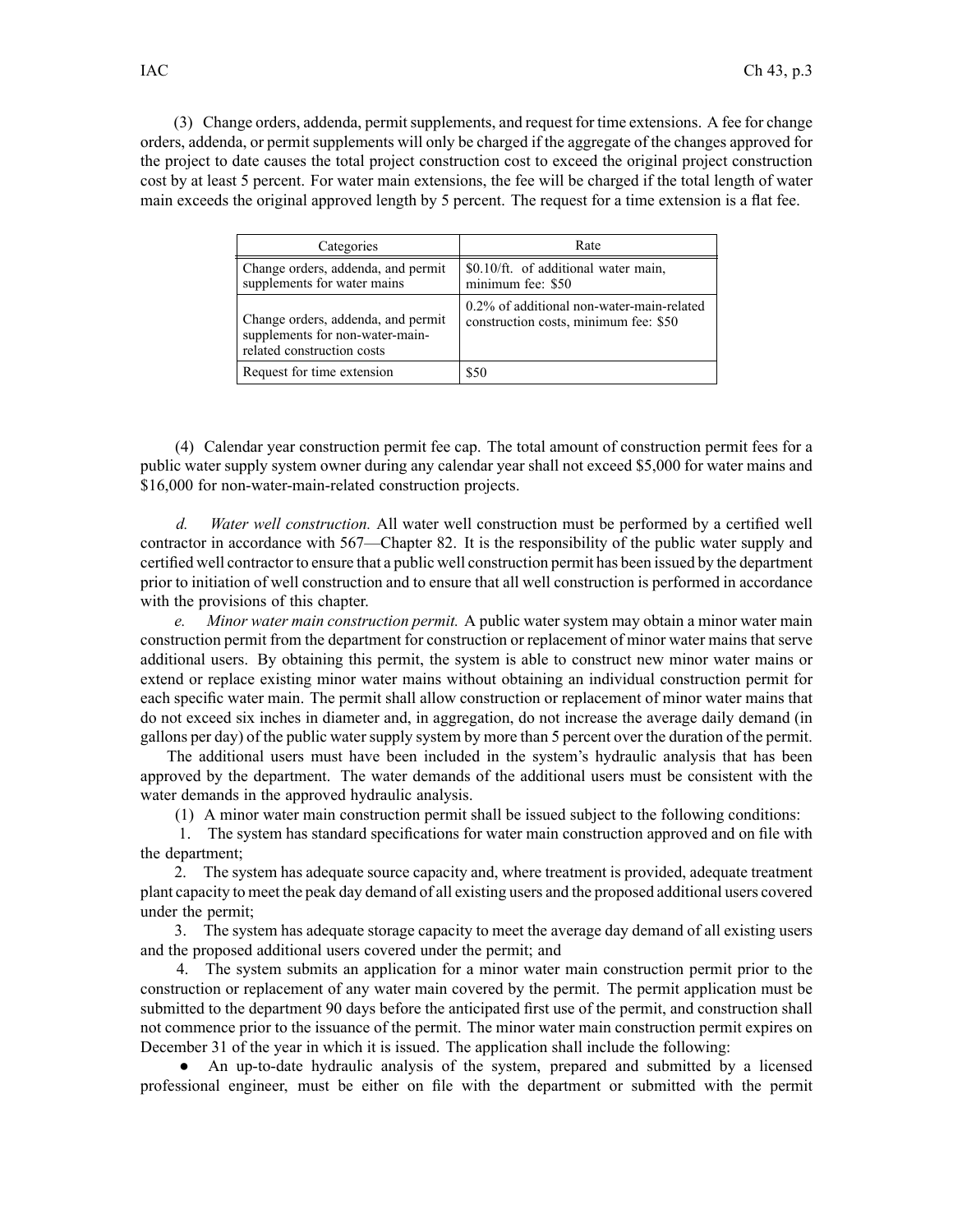application. The hydraulic basis of flow (gallons per minute per connection) used in the analysis must be acceptable to the department. The hydraulic analysis shall include:

- $\circ$ All existing water mains within the system;
- $\circ$ All proposed water mains intended to be covered by the permit;

 $\circ$  A demonstration that the system has adequate hydraulic capacity to serve the existing and new users under peak flow conditions without causing the pressure to fall below 20 psi anywhere within the system;

 $\circ$ The location of all potential users of the system;

 $\circ$ The diameter of all existing and proposed pipes;

 $\circ$ The projected system flows; and

• The static and dynamic pressures anticipated throughout the system with the addition of the new users incorporated in the analysis.

● A completed Schedule 1b, Minor Water Main Construction Permit Application (Form 542-3151), listed in 567—subrule 40.3(1).

(2) The system must submit completed Schedule 2c, Notification of Minor Water Main Construction (Form 542-3152), prior to the construction or replacement of each minor water main covered by this permit. Each water main covered by the permit must have either been included in the previously submitted hydraulic analysis or must be included in an update to the hydraulic analysis, submitted with Schedule 2c. If an update to the hydraulic analysis is submitted with Schedule 2c, it must include all portions of the distribution system potentially affected by the new construction.

(3) By January 31 of the following year, the system shall submit the following to the department:

1. A complete set of plans for all water main extensions constructed under the permit. The plans must be prepared and submitted by <sup>a</sup> licensed professional engineer.

2. Completed Schedules 1a, 1c, and 2a, listed in 567—subrule 40.3(1).

3. The construction permit fee calculated in accordance with subparagraph 43.3(3)*"c"*(1). The fee calculation shall be based upon the total length of water main constructed under the permit. For the purpose of calculating the total amount of water main construction permit fees, paid by the system in accordance with subparagraph 43.3(3)*"c"*(4), the fee shall be credited to the calendar year in which the actual fee was received by the department.

(4) A permit shall contain such conditions as are deemed necessary by the director to ensure compliance with all applicable rules of the department.

(5) The director may modify the permit, in whole or in part, at any time. The director may suspend or revoke the permit, in whole or in part, at any time by providing written notice to the permit holder and is not obligated to renew the permit. Cause for modification, suspension, or revocation of the permit includes, but is not limited to, the following:

1. Violation of any term or condition of the permit;

2. Misrepresentation of fact or failure to disclose fully all material factsin order to obtain <sup>a</sup> permit;

3. Failure to submit the records and information as required by the director, both generally and as condition of the permit;

4. Failure to submit timely reports from previous permits;

5. Failure to construct in accordance with approved design standards in accordance with subrule  $43.3(2)$ ; or

6. Failure to construct in accordance with the system's approved standard specifications.

(6) No variance to the design standards is allowed under this permit. If <sup>a</sup> variance to the design standardsis needed, the system must apply for an individual construction permit following the procedures in 567—subrule 40.4(1).

**43.3(4)** *Waiver from engineering requirements.* The requirement for plans and specifications prepared by <sup>a</sup> licensed professional engineer may be waived for the following types of projects,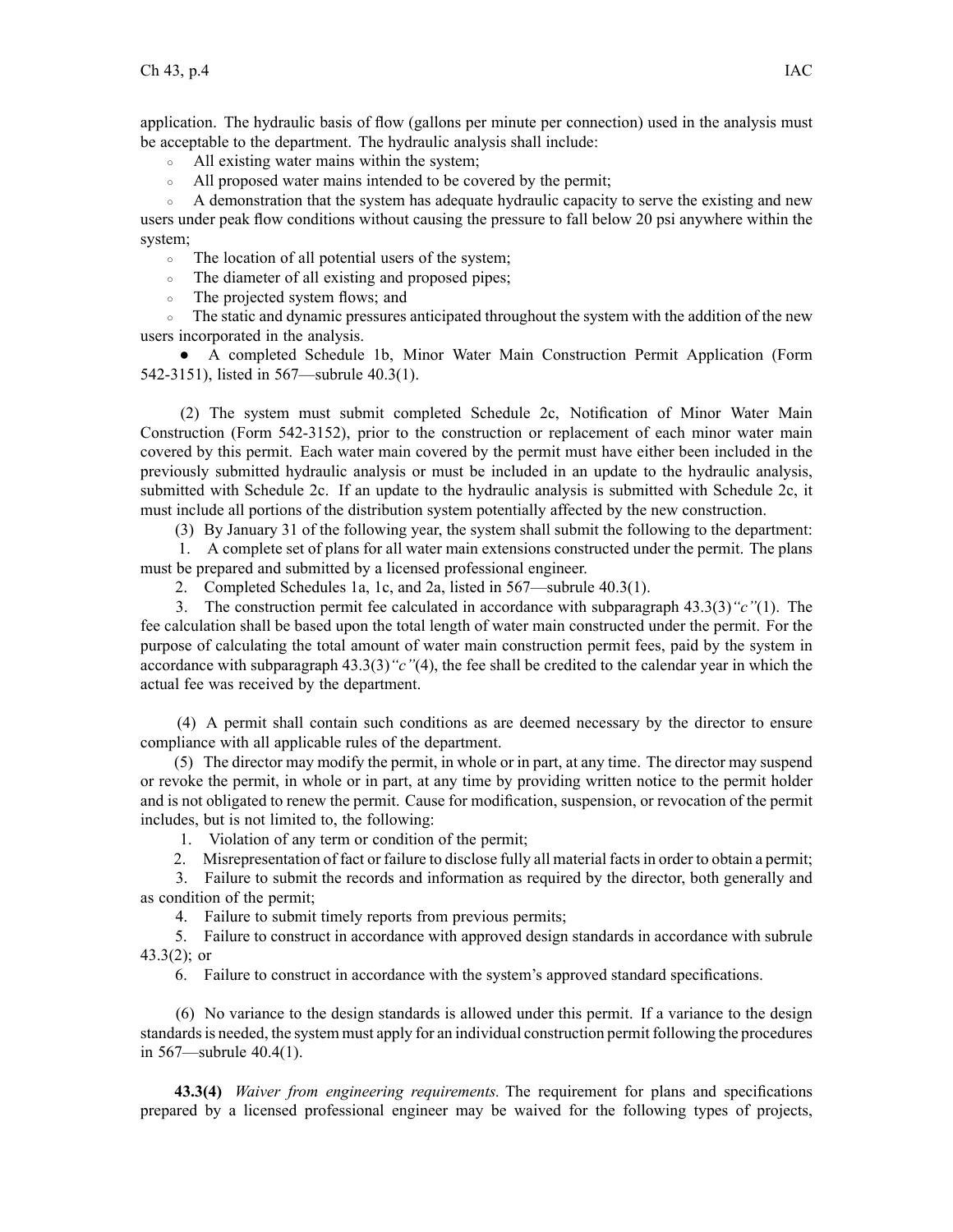provided the improvement complies with the standards for construction. This waiver does not relieve the supplier of water from meeting the application and permit requirements pursuan<sup>t</sup> to 43.3(3), excep<sup>t</sup> that the applicant need not obtain <sup>a</sup> written permit prior to installing the equipment.

*a.* Simple chemical feed, if all the following conditions are met:

 $(1)$  The improvement consists only of a simple chemical solution application or installation, which in no way affects the performance of a larger treatment process, or is included as part of a larger treatment project;

(2) The chemical application is by <sup>a</sup> positive displacement pump (of the piston type with <sup>a</sup> solenoid operated diaphragm), the acceptability of said pump to be determined by the department;

(3) The supplier of water provides the department with <sup>a</sup> schematic of the installation and manufacturer's specifications sufficient enough to determine if the simple chemical feed installation meets, where applicable, standards for construction pursuan<sup>t</sup> to 43.3(2);

(4) The final installation is approved based on an on-site review and inspection by department staff; and

(5) The installation includes only the prepackaged delivery of chemicals (from sacks, containers, or carboys) and does not include the bulk storage or transfer of chemicals (from <sup>a</sup> delivery vehicle).

*b.* Self-contained treatment unit, if all the following conditions are met:

(1) The equipment is of <sup>a</sup> type which can be purchased "off the shelf," is self-contained requiring only <sup>a</sup> piping hookup for installation and operates throughout <sup>a</sup> range of 35 to 80 pounds per square inch;

(2) The plant is designed to serve no more than an average of 250 individuals per day;

(3) The department receives adequate information from the supplier of water on the type of treatment unit, such as manufacturer's specifications, <sup>a</sup> schematic indicating the installation's location within the system and any other information necessary for review by the department to determine if the installation will alleviate the maximum contaminant level violation; and

(4) The final installation is approved based on an on-site inspection by department staff.

**43.3(5)** *Project planning and basis of design.* An engineering repor<sup>t</sup> containing information and data necessary to determine the conformance of the project to the standards for construction and operation in 43.3(2) and the adequacy of the project to supply water in sufficient quantity and at sufficient pressure and of <sup>a</sup> quality that complies with drinking water standards pursuan<sup>t</sup> to 567—Chapters 41 and 43 must be submitted to the department either with the project or in advance.

*a.* Such information and data must supply pertinent information as set forth in par<sup>t</sup> one of the Ten States Standards.

*b.* The department may reject receipt or delay review of the plans and specifications until an adequate basis of design is received.

**43.3(6)** *Standard specifications for water main construction.* Standard specifications for water main construction by an entity may be submitted to the department or an authorized local public works department for approval. Such approval shall apply to all future water main construction by or for that entity for which plans are submitted with <sup>a</sup> statement requiring construction in accordance with all applicable approved standard specifications unless the standards for public water supply systems specified in 43.3(2) are modified subsequent to such approval and the standard specifications would not be approvable under the modified standards. In those cases where such approved specifications are on file, construction may commence 30 days following receipt of such plans by the department or an authorized local public works department if no response has been received indicating construction shall not commence until <sup>a</sup> permit is issued.

**43.3(7)** *Site, separation distance, and monitoring requirements for new raw water source(s) and underground finished water storage facilities.*

*a. Approval required.* The site for each proposed raw water supply source or finished water below-ground level storage facility must be approved by the department prior to the submission of plans and specifications.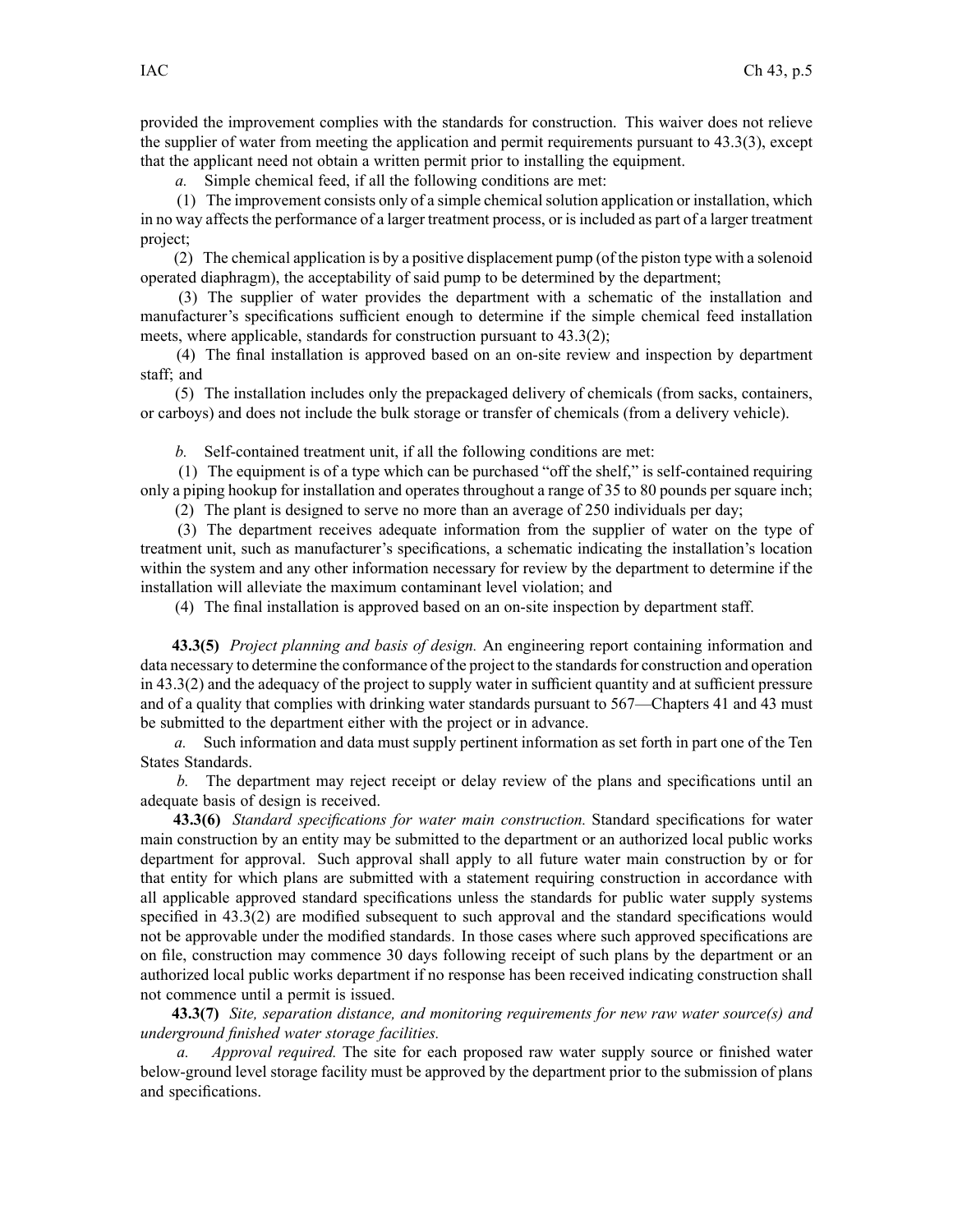*b. Criteria for approval.* A site may be approved by the director if the director concludes that the criteria in this paragraph are met.

(1) Groundwater source. Wells shall be planned and constructed to adapt to the geologic and groundwater conditions of the proposed well site to ensure production of water from the wells that is both microbially safe and free of substances that could cause harmful human health effects. Groundwater wells must meet the following requirements:

1. Drainage must be directed away from the well in all directions for <sup>a</sup> minimum radius of 15 feet.

2. A well site must be separated from contamination sources by the distances specified in Table A at <sup>a</sup> minimum.

3. After the well site has received preliminary approval from the department, the owner of the proposed well must submit proof of legal control of the land for <sup>a</sup> 200-foot radius around the well, through purchase, lease, easement, ordinance, or other similar means. Proof of legal control must be submitted as par<sup>t</sup> of the construction permit application, prior to construction. The legal control must be maintained by the public water system for the life of the well, and the system must ensure that the siting criteria indicated in Table A are met.

However, if the proposed well is for an existing noncommunity water system and is replacing an existing well that either does not meet the current standards or is in poor condition, the requirement of 200-foot legal control may be waived by the department provided that:

- ●The proposed well is located on the best available site;
- $\bullet$ The existing facility does not have adequate land to provide the 200-foot control zone;
- ●The owner has attempted to obtain legal control without success; and
- $\bullet$ There is no other public water supply available to which the supply could connect.

4. When the proposed well is located in an existing well field and will withdraw water from the same aquifer as the existing well(s), individual separation distances may be waived if substantial historical data are available indicating that no contamination has resulted.

5. No well shall be constructed within the projected plume of any known anthropogenic groundwater contamination without the department's written approval. The department may allow <sup>a</sup> well to be constructed within <sup>a</sup> contamination plume if the applicant can provide adequate treatment to ensure that all drinking water standards are met and that the pumpage of the proposed well will not cause migration of the plume such that it impacts the water quality of other nearby wells. The applicant must demonstrate, using <sup>a</sup> hydrogeologic model acceptable to the department, that the time of transport is greater than two years for <sup>a</sup> viral, bacterial, or other microorganism contaminant and greater than ten years for all chemical contaminants. At <sup>a</sup> minimum, modeling of the projected plume must take into account the proposed pumpage rate of the well. The department may require additional construction standards for these situations to ensure protection of the groundwater from contamination.

6. The department may require that an identification tag be applied to each well and may supply the numbered tag. The responsibility for ensuring that the tag is properly attached to the well is with the certified water well contractor for new wells and with the department for existing wells.

(2) Surface water source. The applicant must submit proof that <sup>a</sup> proposed surface water source can, through readily available treatment methodology, comply with 567—Chapters 41 and 43, and that the raw water source is adequately protected against potential health hazards including, but not limited to, point source discharges, hazardous chemical spills, and the potential sources of contamination listed in Table A.

After <sup>a</sup> surface water impoundment has received preliminary approval from the department for use as <sup>a</sup> raw water source, the owner of the water supply system shall submit proof of legal control through ownership, lease, easement, or other similar means, of contiguous land for <sup>a</sup> distance of 400 feet from the shoreline at the maximum water level. Legal control shall be for the life of the impoundment and shall control location of sources of contamination within the 400-foot distance. Proof of legal control should be submitted as par<sup>t</sup> of the construction permit application and shall be submitted prior to issuance of <sup>a</sup> permit to construct.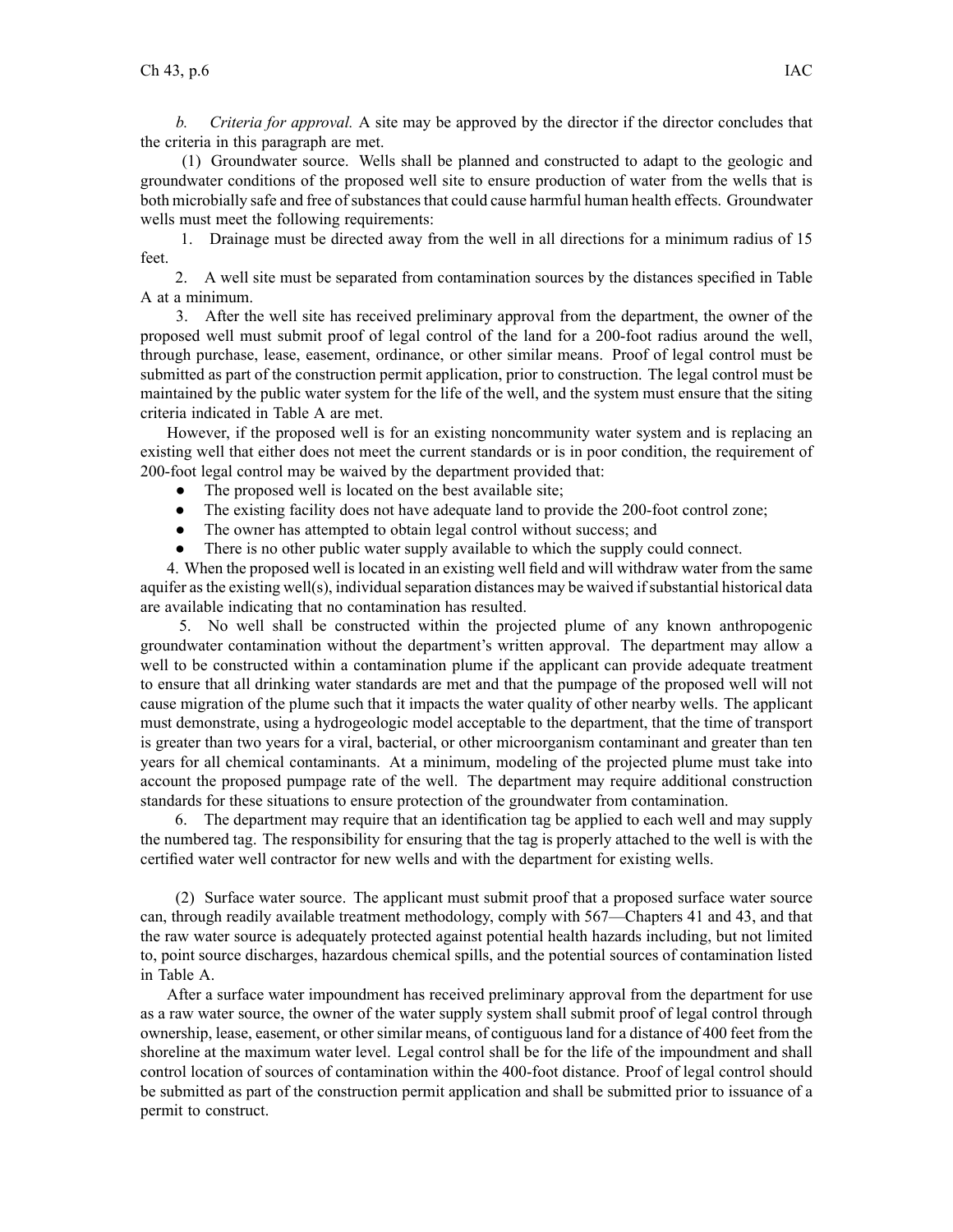(3) Below-ground storage facilities. The minimum separation between <sup>a</sup> below-ground level finished water storage facility and any source of contamination listed in Table A as being 50 feet or more shall be 50 feet. The specific separation distances listed in Table A that are less than 50 feet shall apply to <sup>a</sup> below-ground level finished water storage facility as indicated in the table.

(4) Separation distances. Greater separation distances may be required where necessary to ensure that no adverse effects to water supplies or the existing environment will result. Lesser separation distances may be considered if detailed justification is provided by the applicant's engineer showing that no adverse effects will result from <sup>a</sup> lesser separation distance, and the regional staff recommends approval of the lesser distance. Such exceptions must be based on special construction techniques or localized geologic or hydrologic conditions.

*c. New source water monitoring requirements.* Water quality monitoring shall be conducted on all new water sources and results submitted to the department prior to placing the new water source into service.

(1) All sources. Water samples shall be collected from each new water source and analyzed for all appropriate contaminants as specified in 567—Chapter 41 consistent with the particular water system classification. If multiple new sources are being added, compositing of the samples (within <sup>a</sup> single system) shall be allowed in accordance with the composite sampling requirements outlined in 567—Chapter 41. A single sample may be allowed to meet this requirement, if approved by the department.

Subsequent water testing shall be conducted consistent with the water system's water supply operation permit monitoring schedule.

(2) Groundwater sources. Water samples collected from groundwater sources in accordance with 43.3(7)*"c"*(1) shall be conducted at the conclusion of the drawdown/yield test pumping procedure, with the exception of bacteriological monitoring. Bacteriological monitoring must be conducted after disinfection of each new well and subsequent pumping of the chlorinated water to waste. Water samples should also be analyzed for alkalinity, ammonia, pH, calcium, chloride, copper, hardness, iron, magnesium, manganese, potassium, silica, specific conductance, sodium, sulfate, filterable and nonfilterable solids, and zinc.

(3) Surface water sources. Water samples collected from surface water sources in accordance with 43.3(7)<sup>"</sup>c"(1) should be collected prior to the design of the surface water treatment facility and shall be conducted and analyzed prior to utilization of the source. The samples shall be collected during June, July, and August. In addition, quarterly monitoring shall be conducted in March, June, September, and December at <sup>a</sup> location representative of the raw water at its point of withdrawal. Monitoring shall be for turbidity, alkalinity, pH, calcium, chloride, color, copper, hardness, iron, magnesium, manganese, potassium, silica, specific conductance, sodium, sulfate, filterable and nonfilterable solids, carbonate, bicarbonate, algae (qualitative and quantitative), total organic carbon, five-day biochemical oxygen demand, dissolved oxygen, surfactants, nitrogen series (organic, ammonia, nitrite, and nitrate), and phosphate.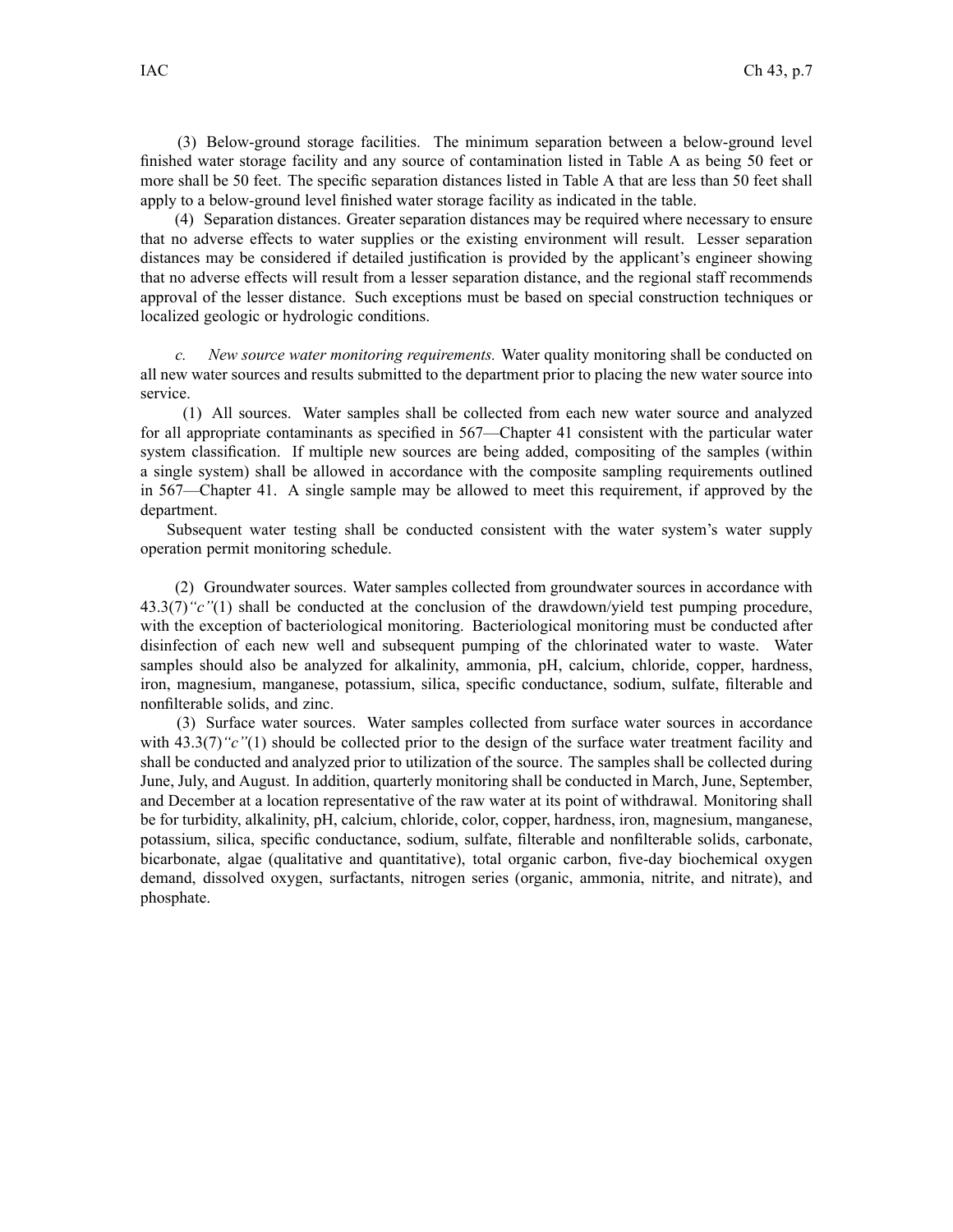| <b>SOURCE OF CONTAMINATION</b>                                  | REQUIRED MINIMUM DISTANCE FROM WELL,<br><b>IN FEET</b>                                                                       |                                                                                                                                   |  |
|-----------------------------------------------------------------|------------------------------------------------------------------------------------------------------------------------------|-----------------------------------------------------------------------------------------------------------------------------------|--|
|                                                                 | Deep Well <sup>1</sup>                                                                                                       | Shallow Well <sup>1</sup>                                                                                                         |  |
| <b>WASTEWATER STRUCTURES:</b>                                   |                                                                                                                              |                                                                                                                                   |  |
| Point of Discharge to Ground Surface                            |                                                                                                                              |                                                                                                                                   |  |
| Sanitary & industrial discharges                                | 400                                                                                                                          | 400                                                                                                                               |  |
| Water treatment plant wastes                                    | 50                                                                                                                           | 50                                                                                                                                |  |
| Well house floor drains                                         | 5                                                                                                                            | 5                                                                                                                                 |  |
| Sewers & Drains <sup>2</sup>                                    |                                                                                                                              |                                                                                                                                   |  |
| Sanitary & storm sewers, drains                                 | $0 - 25$ feet: prohibited<br>$25 - 75$ feet if water main pipe<br>$75 - 200$ feet if sanitary sewer<br>pipe                  | $0 - 25$ feet: prohibited<br>$25 - 75$ feet if water main pipe<br>$75 - 200$ feet if sanitary sewer<br>main pipe                  |  |
| Sewer force mains                                               | $0 - 75$ feet: prohibited<br>$75 - 400$ feet if water main pipe<br>$400 - 1000$ feet if water main or<br>sanitary sewer pipe | $0 - 75$ feet: prohibited<br>$75 - 400$ feet if water main pipe<br>$400 - 1000$ feet if water main or<br>sanitary sewer main pipe |  |
| Water plant treatment process<br>wastes that are treated onsite | $0 - 5$ feet: prohibited<br>$5 - 50$ feet if sanitary sewer pipe                                                             | $0 - 5$ feet: prohibited<br>$5 - 50$ feet if sanitary sewer main<br>pipe                                                          |  |
| Water plant wastes to sanitary<br>sewer                         | $0 - 25$ feet: prohibited<br>$25 - 75$ feet if water main pipe<br>$75 - 200$ feet if sanitary sewer<br>pipe                  | $0 - 25$ feet: prohibited<br>$25 - 75$ feet if water main pipe<br>$75 - 200$ feet if sanitary sewer<br>main pipe                  |  |
| Well house floor drains to sewers                               | $0 - 25$ feet: prohibited<br>$25 - 75$ feet if water main pipe<br>$75 - 200$ feet if sanitary sewer<br>pipe                  | $0 - 25$ feet: prohibited<br>$25 - 75$ feet if water main pipe<br>$75 - 200$ feet if sanitary sewer<br>main pipe                  |  |
| Well house floor drains to surface                              | $0 - 5$ feet: prohibited<br>$5 - 50$ feet if sanitary sewer pipe                                                             | $0 - 5$ feet: prohibited<br>$5 - 50$ feet if sanitary sewer main<br>pipe                                                          |  |
| Land Disposal of Treated Wastes                                 |                                                                                                                              |                                                                                                                                   |  |
| Irrigation of wastewater                                        | 200                                                                                                                          | 400                                                                                                                               |  |
| Land application of solid wastes <sup>3</sup>                   | 200                                                                                                                          | 400                                                                                                                               |  |
| Other                                                           |                                                                                                                              |                                                                                                                                   |  |
| Cesspools $\&$ earth pit privies                                | 200                                                                                                                          | 400                                                                                                                               |  |
| Concrete vaults & septic tanks                                  | 100                                                                                                                          | 200                                                                                                                               |  |
| Lagoons                                                         | 400                                                                                                                          | 1000                                                                                                                              |  |
| Mechanical wastewater treatment<br>plants                       | 200                                                                                                                          | 400                                                                                                                               |  |

# TABLE A: SEPARATION DISTANCES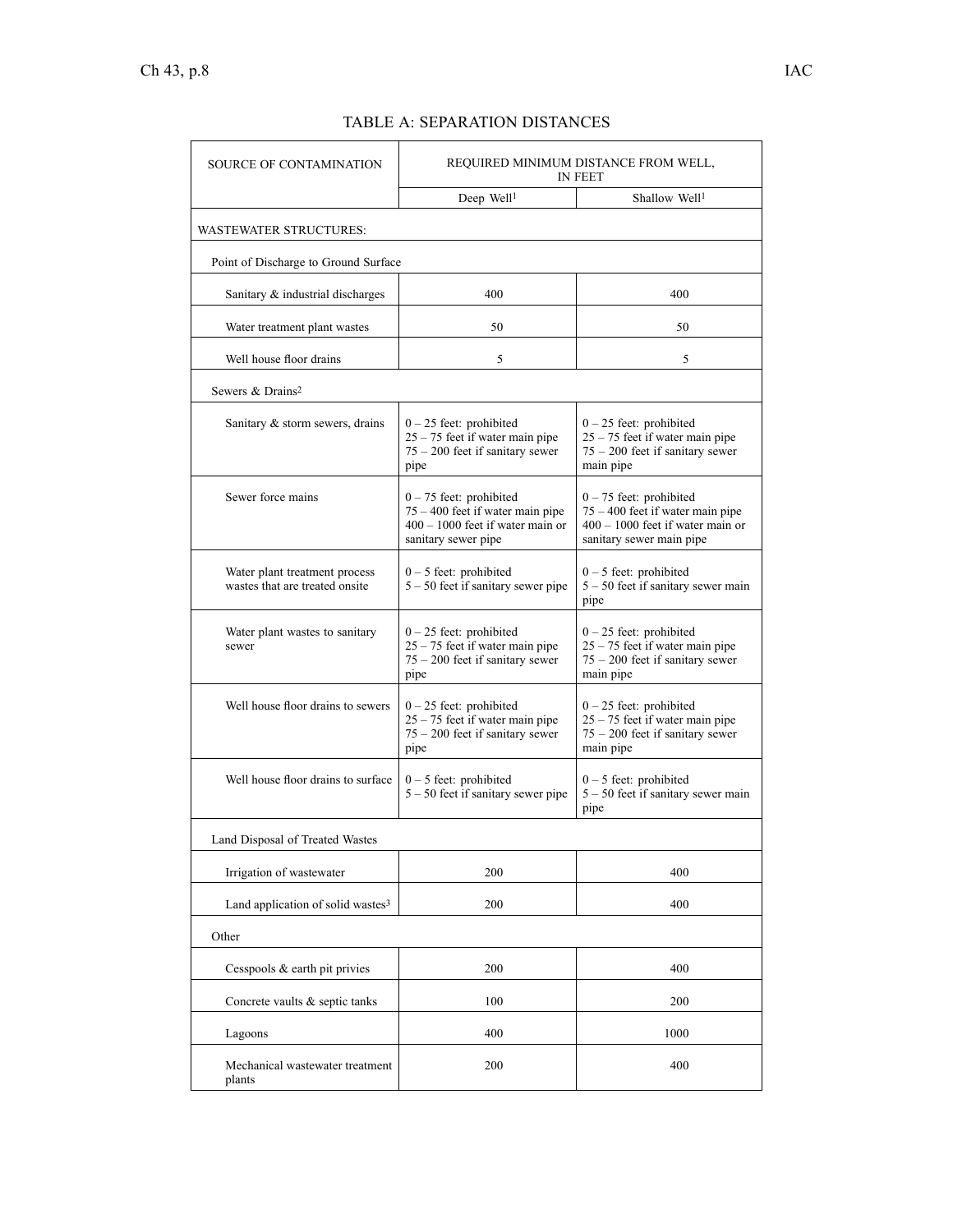| <b>SOURCE OF CONTAMINATION</b>                                                            | REQUIRED MINIMUM DISTANCE FROM WELL,<br>IN FEET |                           |
|-------------------------------------------------------------------------------------------|-------------------------------------------------|---------------------------|
|                                                                                           | Deep Well <sup>1</sup>                          | Shallow Well <sup>1</sup> |
| Soil absorption fields                                                                    | 200                                             | 400                       |
| <b>CHEMICALS:</b>                                                                         |                                                 |                           |
| Chemical application to ground<br>surface                                                 | 100                                             | 200                       |
| Chemical & mineral storage<br>above ground                                                | 100                                             | 200                       |
| Chemical & mineral storage on<br>or under ground                                          | 200                                             | 400                       |
| Transmission pipelines (such as<br>fertilizer, liquid petroleum, or<br>anhydrous ammonia) | 200                                             | 400                       |
| <b>ANIMALS:</b>                                                                           |                                                 |                           |
| Animal pasturage                                                                          | 50                                              | 50                        |
| Animal enclosure                                                                          | 200                                             | 400                       |
| Earthen silage storage trench or pit                                                      | 100                                             | 200                       |
| Animal Wastes                                                                             |                                                 |                           |
| Land application of liquid or<br>slurry                                                   | 200                                             | 400                       |
| Land application of solids                                                                | 200                                             | 400                       |
| Solids stockpile                                                                          | 200                                             | 400                       |
| Storage basin or lagoon                                                                   | 400                                             | 1000                      |
| Storage tank                                                                              | 200                                             | 400                       |
| <b>MISCELLANEOUS:</b>                                                                     |                                                 |                           |
| Basements, pits, sumps                                                                    | $10\,$                                          | 10                        |
| Cemeteries                                                                                | 200                                             | 200                       |
| Cisterns                                                                                  | 50                                              | 100                       |
| Flowing streams or other surface<br>water bodies                                          | 50                                              | 50                        |
| Railroads                                                                                 | 100                                             | 200                       |
| Private wells                                                                             | 200                                             | 400                       |
| Solid waste landfills and disposal<br>sites <sup>4</sup>                                  | 1000                                            | 1000                      |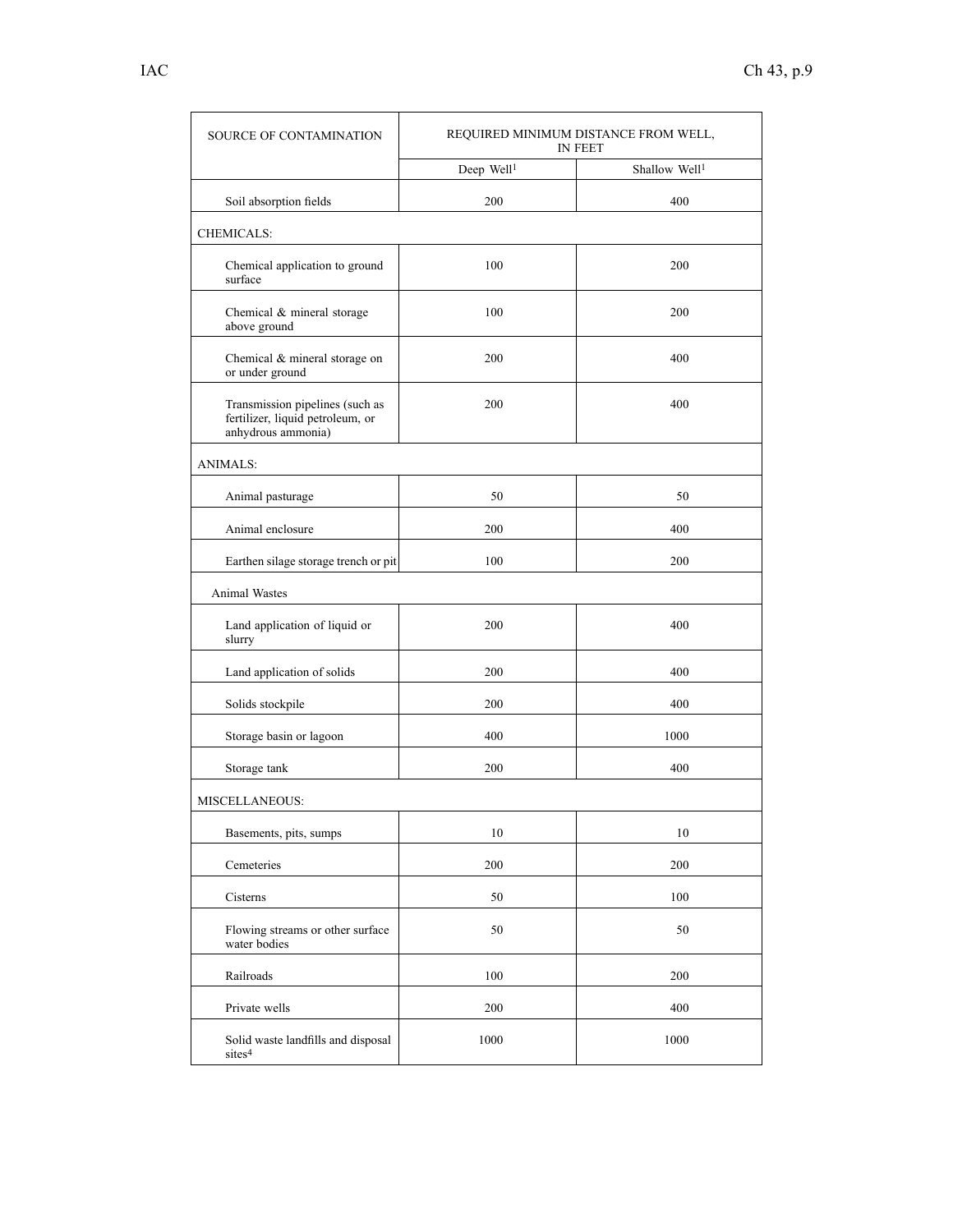<sup>1</sup>Deep and shallow wells, as defined in 567—40.2(455B): Adeep well is <sup>a</sup> well located and constructed in such <sup>a</sup> manner that there is <sup>a</sup> continuous layer of low permeability soil or rock at least 5 feet thick located at least 25 feet below the normal ground surface and above the aquifer from which water is to be drawn. A shallow well is <sup>a</sup> well located and constructed in such <sup>a</sup> manner that there is not <sup>a</sup> continuous layer of low permeability soil or rock (or equivalent retarding mechanism acceptable to the department) at least 5 feet thick, the top of which is located at least 25 feet below the normal ground surface and above the aquifer from which water is to be drawn.

<sup>2</sup>The separation distances are dependent upon two factors: the type of piping that is in the existing sewer or drain, as noted in the table, and that the piping was properly installed in accordance with the standards.

<sup>3</sup>Solid wastes are those derived from the treatment of water or wastewater. Certain types of solid wastes from water treatment processes may be land-applied within the separation distance on an individual, case-by-case basis.

<sup>4</sup>Solid waste means garbage, refuse, rubbish, and other similar discarded solid or semisolid materials, including but not limited to such materials resulting from industrial, commercial, agricultural, and domestic activities.

**43.3(8)** *Drinking water system components.* Any drinking water system componen<sup>t</sup> which comes into contact with raw, partially treated, or finished water must be suitable for the intended use in <sup>a</sup> potable water system. The componen<sup>t</sup> must meet the current American National Standards Institute/National Sanitation Foundation (ANSI/NSF) Standard 61 specifications, if such specification exists for the particular product, unless approved components are not reasonably available for use, in accordance with guidance provided by the department. If the componen<sup>t</sup> does not meet the ANSI/NSF Standard 61 specifications or no specification is available, the person seeking to supply or use the componen<sup>t</sup> must prove to the satisfaction of the department that the componen<sup>t</sup> is not toxic or otherwise <sup>a</sup> potential hazard in <sup>a</sup> potable public water supply system.

**43.3(9)** *Water treatment filter media material.* For single media filters, grain sizes up to 0.8 mm effective size may be approved for filters designed to remove constituents other than those contained in the primary drinking water standards. Pilot or full-scale studies demonstrating satisfactory treatment efficiency and operation with the proposed media will be required prior to issuing any construction permits which allow filter media sizes greater than 0.55 mm.

#### **43.3(10)** *Best available treatment technology.*

*a. BATs for organic compounds.* The department identifies as indicated in the table below either granular activated carbon (GAC), packed tower aeration (PTA), or oxidation (OXID) asthe best available technology, treatment technique, or other means available for achieving compliance with the maximum contaminant level for organic contaminantsidentified in 567—paragraph 41.5(1)*"b."* For the purposes of setting MCLs for synthetic organic chemicals, any BAT must be at least as effective as granular activated carbon.

| ORGANIC CONTAMINANT         | <b>GAC</b> | <b>PTA</b> | <b>OXID</b> |
|-----------------------------|------------|------------|-------------|
| Alachlor                    | X          |            |             |
| Aldicarb                    | X          |            |             |
| Aldicarb sulfone            | X          |            |             |
| Aldicarb sulfoxide          | X          |            |             |
| Atrazine                    | X          |            |             |
| Benzene                     | X          | X          |             |
| Benzo(a)pyrene              | X          |            |             |
| Carbofuran                  | X          |            |             |
| Carbon tetrachloride        | X          | X          |             |
| Chlordane                   | X          |            |             |
| $2,4-D$                     | X          |            |             |
| Dalapon                     | X          |            |             |
| Dibromochloropropane (DBCP) | X          | X          |             |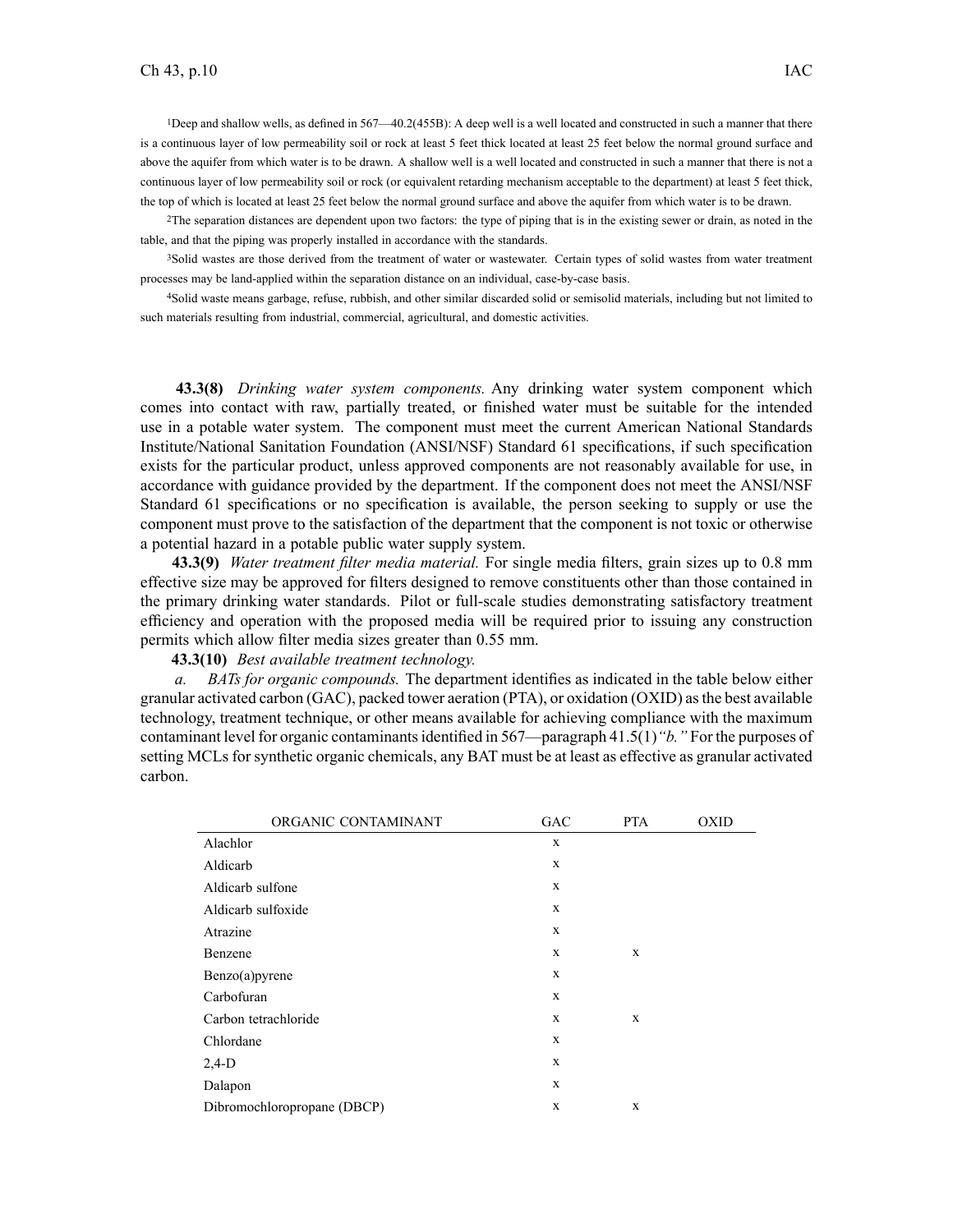| ORGANIC CONTAMINANT             | GAC         | <b>PTA</b>  | <b>OXID</b> |
|---------------------------------|-------------|-------------|-------------|
| o-Dichlorobenzene               | $\mathbf X$ | X           |             |
| p-Dichlorobenzene               | X           | X           |             |
| 1,2-Dichloroethane              | X           | X           |             |
| cis-1,2-Dichloroethylene        | X           | $\mathbf X$ |             |
| trans-1,2-Dichloroethylene      | X           | $\mathbf X$ |             |
| 1,1-Dichloroethylene            | X           | X           |             |
| Dichloromethane                 |             | X           |             |
| 1,2-Dichloropropane             | X           | X           |             |
| Di(2-ethylhexyl)adipate         | X           | X           |             |
| Di(2-ethylhexyl)phthalate       | X           |             |             |
| Dinoseb                         | X           |             |             |
| Diquat                          | X           |             |             |
| Endothall                       | X           |             |             |
| Endrin                          | X           |             |             |
| Ethylene dibromide (EDB)        | X           | $\mathbf X$ |             |
| Ethylbenzene                    | X           | X           |             |
| Glyphosate                      |             |             | X           |
| Heptachlor                      | X           |             |             |
| Heptachlor epoxide              | X           |             |             |
| Hexachlorobenzene               | X           |             |             |
| Hexachlorocyclopentadiene       | X           | X           |             |
| Lindane                         | X           |             |             |
| Methoxychlor                    | X           |             |             |
| Monochlorobenzene               | X           | X           |             |
| Oxamyl (Vydate)                 | X           |             |             |
| Pentachlorophenol               | X           |             |             |
| Picloram                        | X           |             |             |
| Polychlorinated biphenyls (PCB) | X           |             |             |
| Simazine                        | X           |             |             |
| Styrene                         | X           | X           |             |
| $2,4,5$ -TP (Silvex)            | X           |             |             |
| Tetrachloroethylene             | X           | X           |             |
| 1,2,4-Trichlorobenzene          | X           | X           |             |
| 1,1,1-Trichloroethane           | X           | X           |             |
| 1,1,2-Trichloroethane           | X           | X           |             |
| Trichloroethylene               | X           | X           |             |
| 2,3,7,8-TCDD (Dioxin)           | X           |             |             |
| Toluene                         | X           | X           |             |
| Toxaphene                       | $\mathbf X$ |             |             |
| Vinyl chloride                  |             | X           |             |
| Xylene                          | $\mathbf X$ | X           |             |

*b. BATs for inorganic compounds and radionuclides.*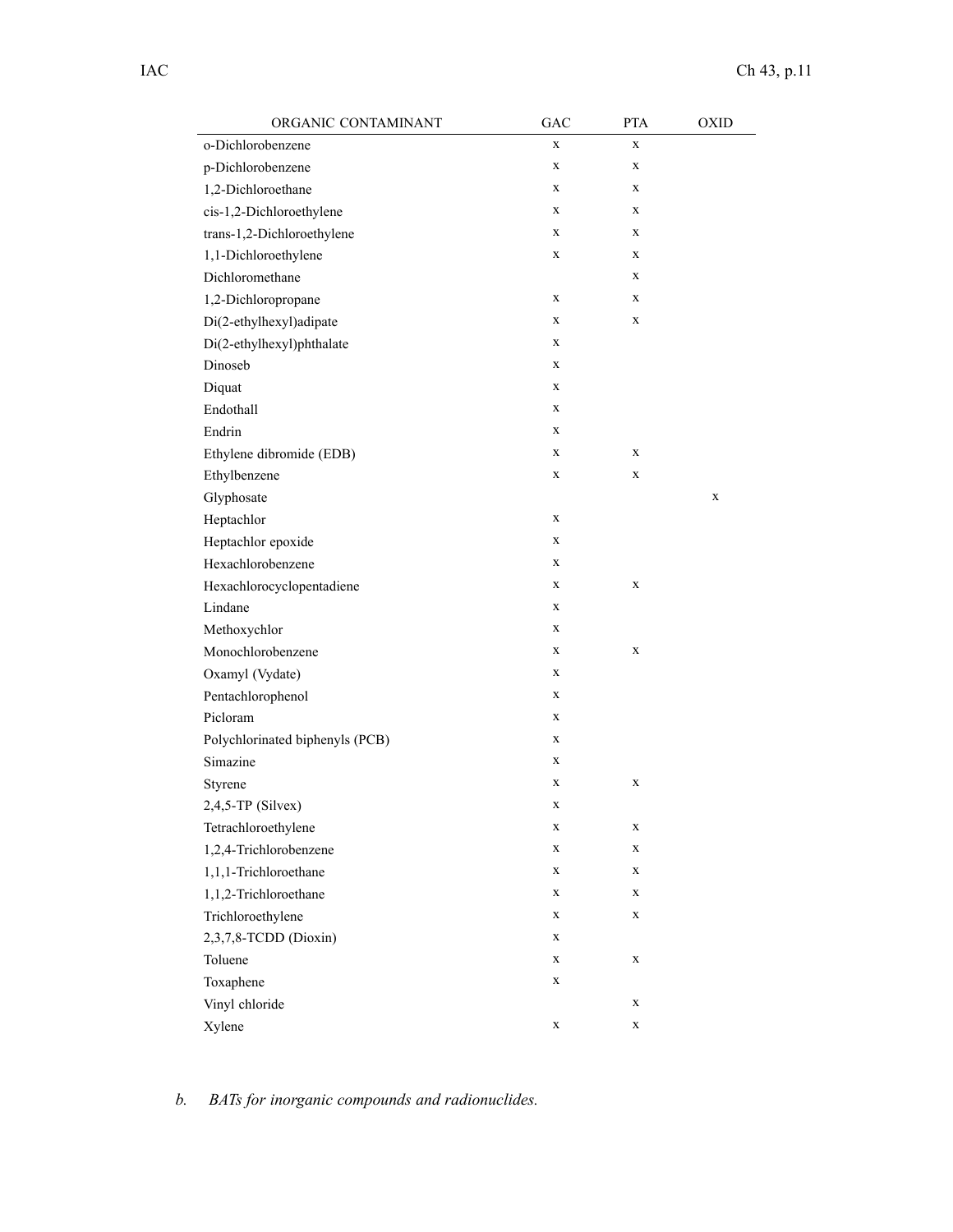| <b>INORGANIC CHEMICAL</b> | BAT(s)                   |  |
|---------------------------|--------------------------|--|
| Antimony                  | 2, 7                     |  |
| Arsenicd                  | 1, 2, 5, 6, 7, 9, 11e    |  |
| Asbestos                  | 2, 3, 8                  |  |
| Barium                    | 5, 6, 7, 9               |  |
| Beryllium                 | 1, 2, 5, 6, 7            |  |
| Cadmium                   | 2, 5, 6, 7               |  |
| Chromium                  | 2, 5, 6 <sup>b</sup> , 7 |  |
| Cyanide                   | 5, 7, 12                 |  |

, 4, 6<sup>a</sup> , 7<sup>a</sup>

 $1, 2c, 6, 7, 9$ 

(1) Inorganic compounds. The department identifies the following as the best technology, treatment techniques, or other means available for achieving compliance with the maximum contaminant levels for the inorganic contaminants listed in 567—paragraph 41.3(1)*"b,"* excep<sup>t</sup> arsenic and fluoride.

### Key to BATs

| 1=Activated Alumina               | 5=Ion Exchange       | 9=Electrodialysis                                                |
|-----------------------------------|----------------------|------------------------------------------------------------------|
| $2$ =Coagulation/Filtration*      | $6$ =Lime Softening* | $10$ =Chlorine                                                   |
| 3=Direct and Diatomite Filtration | 7=Reverse Osmosis    | $11 = Oxidation/Filtration$                                      |
| 4=Granular Activated Carbon       | 8=Corrosion Control  | 12=Alkaline Chlorination $(pH)$<br>greater than or equal to 8.5) |

\*not BAT for systems with less than 500 service connections

<sup>a</sup>BAT only if influent Hg concentrations are less than or equal to 10 micrograms/liter.

Nickel 5, 6, 7

Nitrate 5, 7, 9

Nitrite 5, 7

Thallium 1, 5

<sup>b</sup>BAT for Chromium III only.

Mercury

Selenium

<sup>c</sup>BAT for Selenium IV only.

<sup>d</sup>BAT for Arsenic V. Preoxidation may be required to convert Arsenic III to Arsenic V.

<sup>e</sup>To obtain high removals, iron to arsenic ratio must be at least 20:1.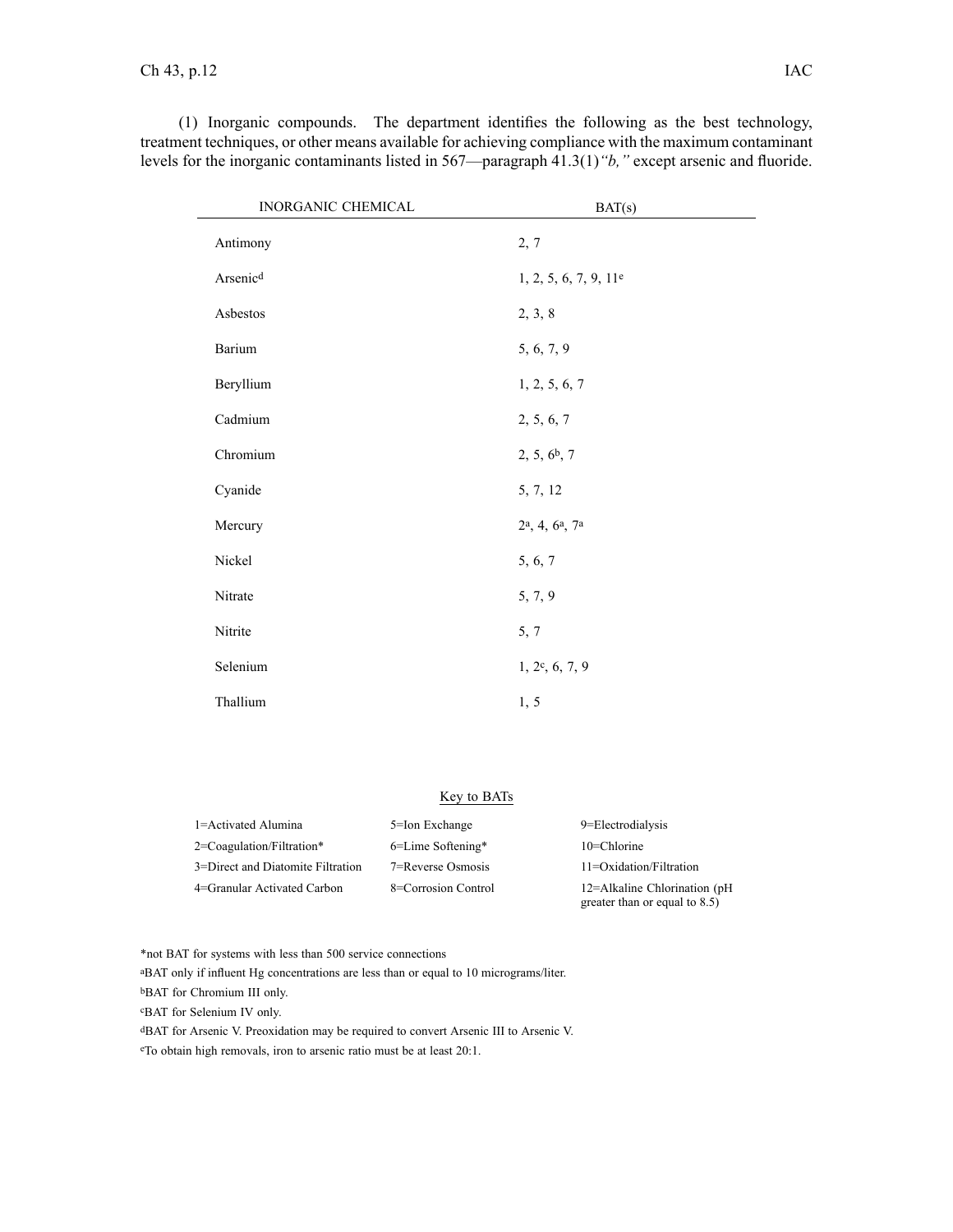(2) Small system compliance technologies for arsenic. The department identifies in the following table the affordable technology, treatment techniques, or other means available to systems serving 10,000 or fewer persons for achieving compliance with the arsenic maximum contaminant level.

| Technology                              | Affordable for listed small system categories <sup>2</sup> |
|-----------------------------------------|------------------------------------------------------------|
| Activated alumina                       | All size categories                                        |
| Coagulation/filtration3                 | $501 - 3,300$ and $3,301 - 10,000$                         |
| Coagulation-assisted microfiltration    | $501 - 3,300$ and $3,301 - 10,000$                         |
| Electrodialysis reversal <sup>4</sup>   | $501 - 3,300$ and $3,301 - 10,000$                         |
| Enhanced coagulation/filtration         | All size categories                                        |
| Enhanced lime softening ( $pH > 10.5$ ) | All size categories                                        |
| Ion exchange                            | All size categories                                        |
| Lime softening $3$                      | $501 - 3,300$ and $3,301 - 10,000$                         |
| Oxidation/filtration $5$                | All size categories                                        |
| Reverse osmosis <sup>4</sup>            | $501 - 3,300$ and $3,301 - 10,000$                         |

SMALL SYSTEM COMPLIANCE TECHNOLOGIES FOR ARSENIC<sup>1</sup>

<sup>1</sup>Technologies are for Arsenic V. Preoxidation may be required to convert Arsenic III to Arsenic V.

<sup>2</sup>There are three categories of small systems: those serving 25 to 500 people, those serving 501 to 3,300 people, and those serving 3,301 to 10,000 people.

<sup>3</sup>Unlikely to be installed solely for arsenic removal. May require pH adjustment to optimal range if high removals are needed.

<sup>4</sup>Technologies reject <sup>a</sup> large volume of water. May not be appropriate for areas where water quantity may be an issue.

<sup>5</sup>To obtain high removals, iron to arsenic ratio must be at least 20:1.

(3) Radionuclides.

1. The department identifies in the following table the best available technology for achieving compliance with the radionuclide maximum contaminant levels as indicated.

| Contaminant                                                    | Best Available Technology                                                |
|----------------------------------------------------------------|--------------------------------------------------------------------------|
| Gross alpha particle activity<br>(excluding radon and uranium) | Reverse osmosis                                                          |
| Beta particle and photon radioactivity                         | Ion exchange, reverse osmosis                                            |
| Combined radium-226 and radium-228                             | Ion exchange, reverse osmosis, lime softening                            |
| Uranium                                                        | Ion exchange, reverse osmosis, lime softening,<br>coagulation/filtration |

## RADIONUCLIDE BAT

2. Small system compliance technologies. The following technologies are identified as radionuclide BAT for systems serving 10,000 or fewer people.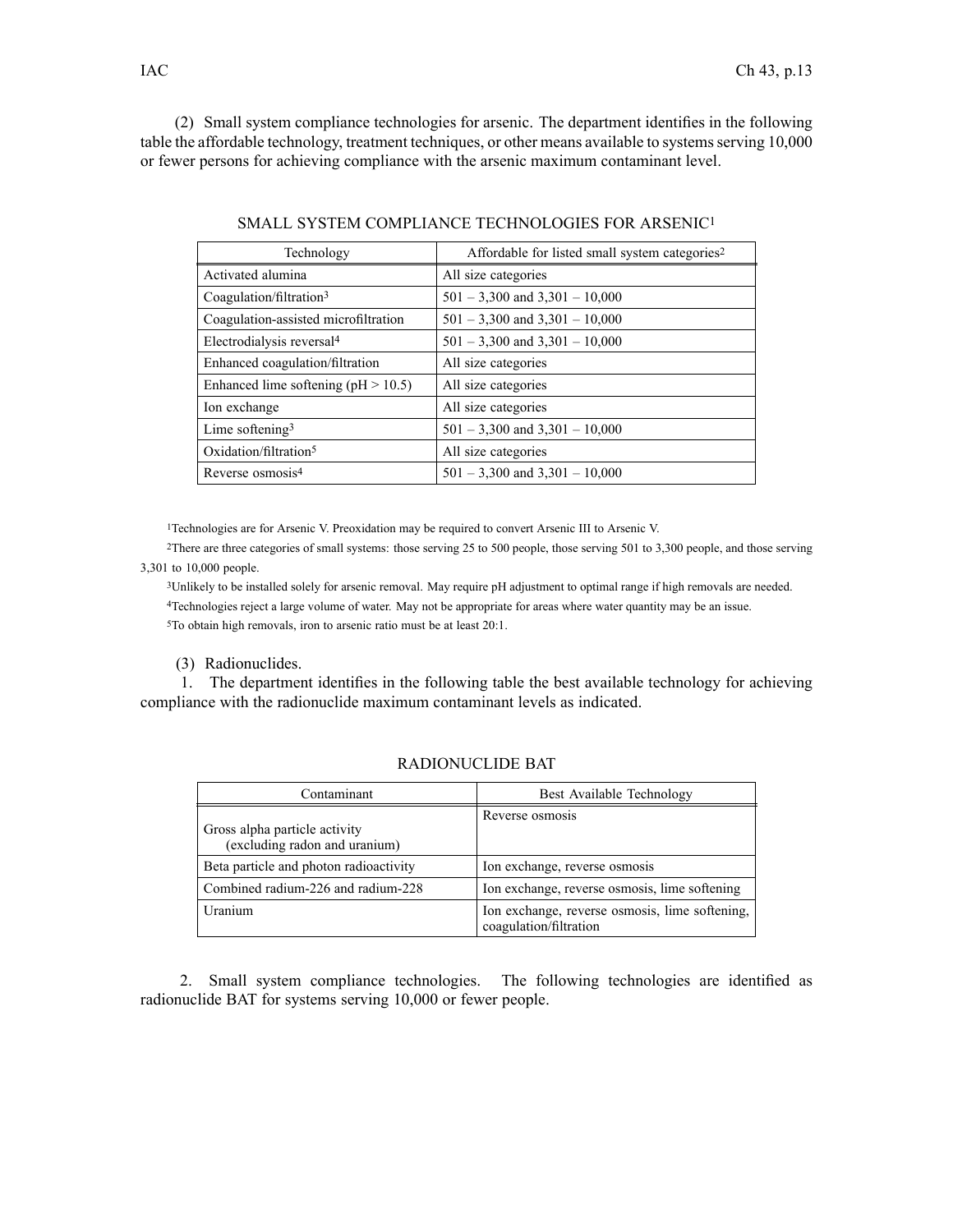|  |  | - L |
|--|--|-----|
|  |  |     |
|  |  |     |
|  |  |     |

| Contaminant                            | Compliance Technology <sup>a</sup> |
|----------------------------------------|------------------------------------|
| Gross alpha particle activity          |                                    |
| Beta particle and photon radioactivity | 1. 2                               |
| Combined radium-226 and radium-228     | 1, 2, 3, 4, 5, 6, 7                |
| Uranium                                | $1, 2^b, 3^b, 8, 9$                |

RADIONUCLIDES SMALL SYSTEM COMPLIANCE TECHNOLOGIES

<sup>a</sup>Compliance technologies are listed with their corresponding number and potential limitations for use, as follows:

1: Ion exchange. The regeneration solution contains high concentrations of the contaminant ions. Disposal options should be carefully considered before choosing this technology.

2: Reverse osmosis. Reject water disposal options should be carefully considered before choosing this technology.

3: Lime softening. The complexity of the water chemistry may make this technology too complex for small systems.

4: Green sand filtration. Removal efficiencies can vary depending on water quality.

5: Coprecipitation with barium sulfate. This technology has limited applications to small systems, and is most applicable to systems with sufficiently high sulfate levels that already have <sup>a</sup> suitable filtration treatment train in place.

6: Electrodialysis/electrodialysis reversal.

7: Pre-formed hydrous manganese oxide filtration. This technology is most applicable to small systems that have existing filtration technology.

8: Activated alumina. The regeneration solution contains high concentrations of the contaminant ions. Disposal options should be carefully considered before choosing this technology. Handling of chemicals required during regeneration and pH adjustment requires an adequately trained operator.

9: Enhanced coagulation/filtration. This technology assumes that it is <sup>a</sup> modification to an existing coagulation/filtration process.

<sup>b</sup>Not recommended for systems serving 25 to 500 persons.

*c. BATs for disinfection byproducts and disinfectants.* The department identifies the following as the best technology, treatment techniques, or other means available for achieving compliance with the maximum contaminant levels for the disinfection byproducts listed in 567—paragraph 41.5(2)*"b,"* and the maximum residual disinfectant levels listed in 567—paragraph 41.5(2)*"c."*

| DBP<br>MCL or MRDL                          | Best Available Technology                                                                                                                                                                                                                                                                                                                                                                                                                                                                                                                                                 |
|---------------------------------------------|---------------------------------------------------------------------------------------------------------------------------------------------------------------------------------------------------------------------------------------------------------------------------------------------------------------------------------------------------------------------------------------------------------------------------------------------------------------------------------------------------------------------------------------------------------------------------|
| Bromate MCL                                 | Control of ozone treatment process to reduce production of bromate                                                                                                                                                                                                                                                                                                                                                                                                                                                                                                        |
| Chlorite MCL                                | Control of treatment processes to reduce disinfectant demand and<br>control of disinfection treatment processes to reduce disinfectant<br>levels                                                                                                                                                                                                                                                                                                                                                                                                                          |
| HAA5 and TTHM MCL running<br>annual average | Enhanced coagulation or enhanced softening or GAC10, with<br>chlorine as the primary and residual disinfectant                                                                                                                                                                                                                                                                                                                                                                                                                                                            |
| HAA5 and TTHM MCL LRAA                      | • Non-consecutive system: Enhanced coagulation or enhanced<br>softening, plus GAC10; or nanofiltration with a molecular weight<br>cutoff that is less than or equal to 1000 Daltons; or GAC20<br>• Consecutive system serving at least 10,000 persons*: Improved<br>distribution system and storage tank management to reduce<br>residence time, plus the use of chloramines for disinfectant residual<br>maintenance<br>• Consecutive system serving fewer than 10,000 persons*:<br>Improved distribution system and storage tank management to<br>reduce residence time |
| <b>MRDL</b>                                 | Control of treatment processes to reduce disinfectant demand and<br>control of disinfection treatment processes to reduce disinfectant<br>levels                                                                                                                                                                                                                                                                                                                                                                                                                          |